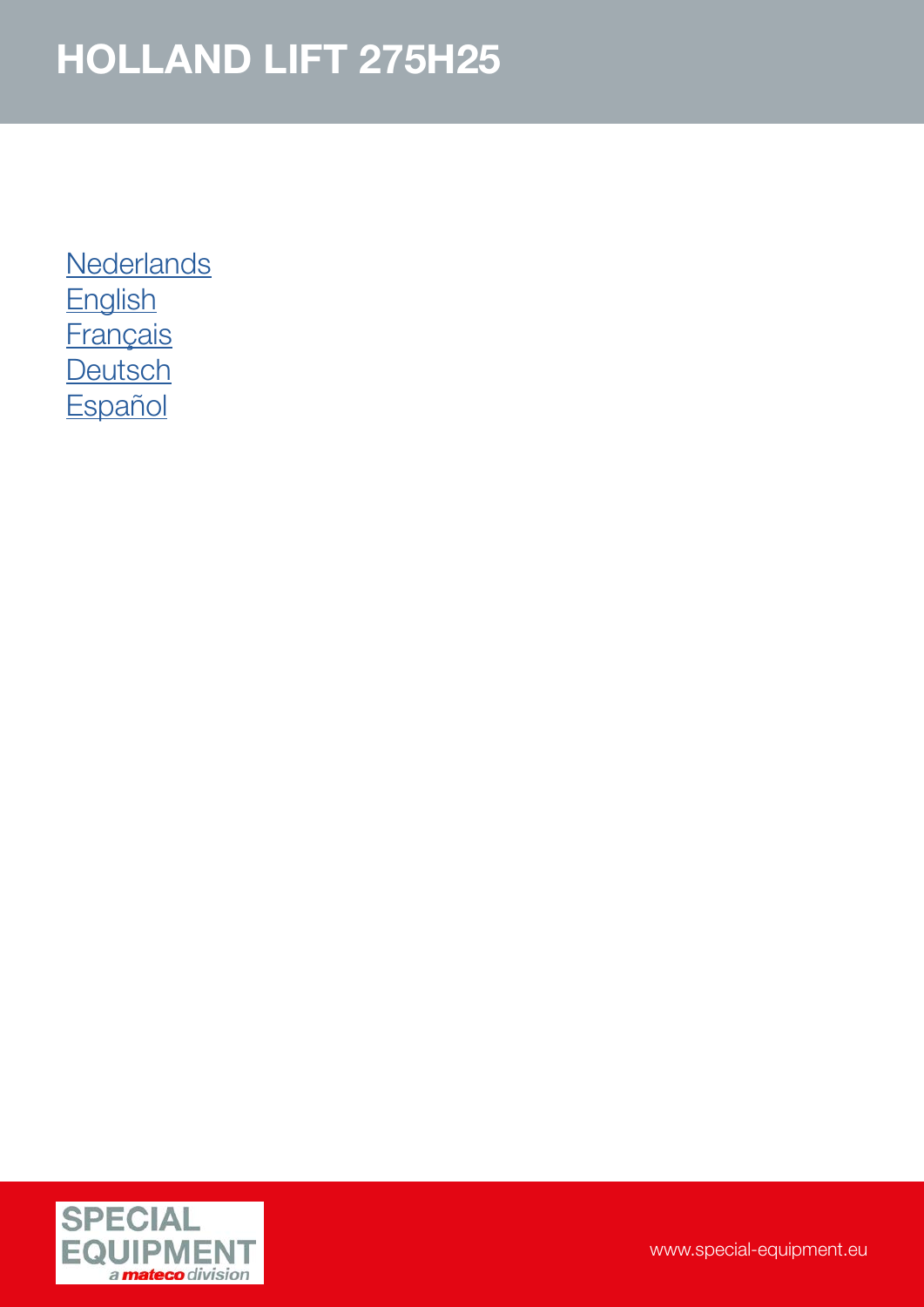<span id="page-1-0"></span>

#### Technische specificaties

| <b>Platformhoogte</b>       | 25,20 m              |
|-----------------------------|----------------------|
| Werkhoogte                  | 27,20 m              |
| Max. hefvermogen            | 1000 kg              |
| Platformlengte/uitgeschoven | 6,15/8,25 m          |
| Platformverlenging          | $2,10 \; m$          |
| <b>Platformbreedte</b>      | $2,35 \; \mathrm{m}$ |
| Hoogte (+leuning)           | 3.89 m               |
| Hoogte (-leuning)           | 3,13 m               |
| <b>Stempels</b>             | nee                  |
| <b>Banden</b>               | non-marking          |
| Lengte                      | 6.57 m               |
| <b>Breedte</b>              | $2.50 \text{ m}$     |







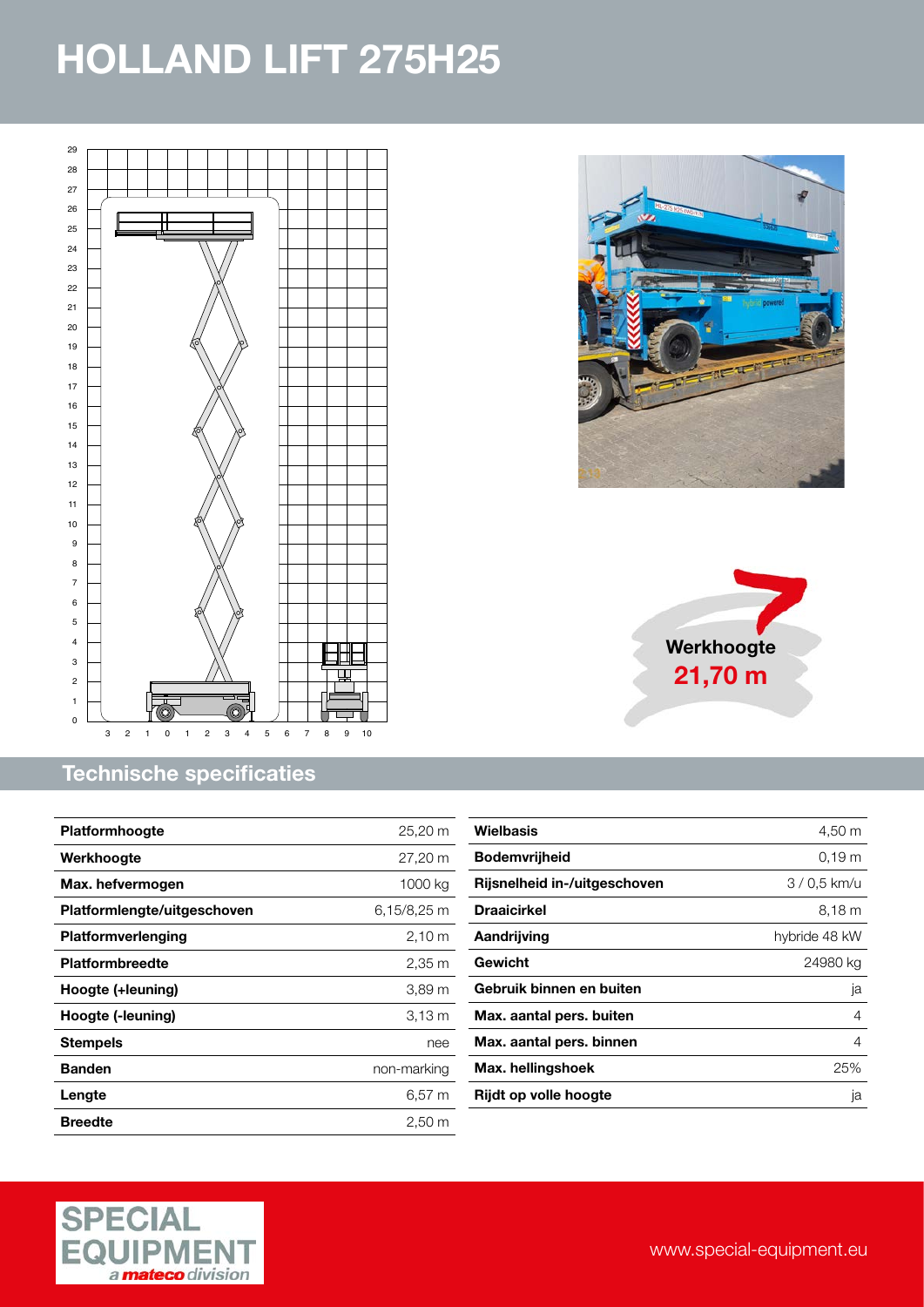<span id="page-2-0"></span>

#### Technical specifications

| <b>Platform height</b>  | $25,20 \; \text{m}$  |
|-------------------------|----------------------|
| <b>Working height</b>   | 27,20 m              |
| Lifting capacity        | 1000 kg              |
| Platformlength/extended | 6,15/8,25 m          |
| Platformextension       | $2,10 \, \text{m}$   |
| <b>Platformwidth</b>    | $2,35 \; \mathrm{m}$ |
| Height (rails up)       | 3,89 m               |
| Height (rails lowered)  | 3,13 m               |
| Outriggers              | no                   |
| Tires                   | non-marking          |
| Length                  | $6,57 \; m$          |
| Width                   | 2,50 m               |





| Wheelbase                  | 4,50 m            |
|----------------------------|-------------------|
| Groundclearance            | 0.19 <sub>m</sub> |
| Drive speed stowed/raised  | 3km/h/ 0.5 km/h   |
| Turning radius             | $8,18 \; m$       |
| Power                      | hybride 48 kW     |
| Weight                     | 24980 kg          |
| Indoor and outdoor use     | yes               |
| Max. no. people indoors    | 4                 |
| Max. no. People outdoors   | 4                 |
| Gradability                | 25%               |
| <b>Drives fully raised</b> | ves               |

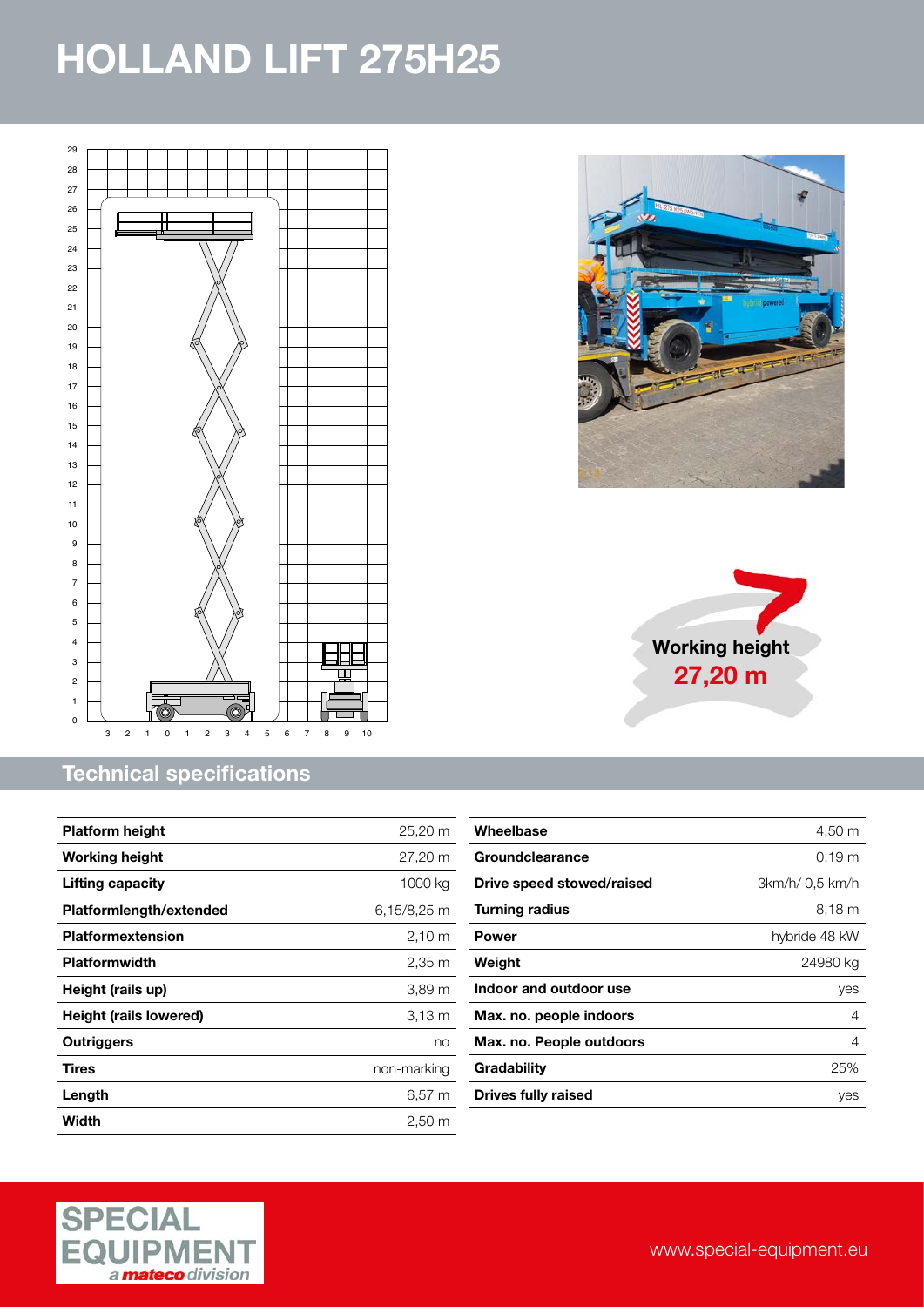<span id="page-3-0"></span>

# Specifications techniques

| Hauteur de plate-forme                    | 25,20 m          |
|-------------------------------------------|------------------|
| Hauteur de travail                        | 27,20 m          |
| Capacité de levage                        | 1000 kg          |
| Longueur de la plate-forme/avec extension | 6,15/8,25 m      |
| <b>Extension de la plate-forme</b>        | 2,10 m           |
| Largeur de la plate-forme                 | 2,35 m           |
| Hauteur hors tout garde-corps élevés      | 3,89 m           |
| Hauteur hors tout, garde-corps rabaissés  | $3.13 \text{ m}$ |
| <b>Stabilisateurs</b>                     | non              |
| Roues                                     | non-marking      |
| Longueur                                  | $6,57 \; m$      |
| Largeur                                   | 2,50 m           |





| <b>Empattement</b>                            | 4,50 m            |
|-----------------------------------------------|-------------------|
| Garde au sol                                  | 0.19 <sub>m</sub> |
| Vitesse de translation - plate-forme abaissée | 3 km/h            |
| Vitesse de translation - plate-forme élevée   | $0.5$ km/h        |
| Rayon de braquage externe                     | 8,18 m            |
| Courant                                       | hybride<br>48 kW  |
| <b>Poids</b>                                  | 24980 kg          |
| Utilisation en intérieur et en extérieur      | oui               |
| Nombre de personnes maximum en intérieur      | 4                 |
| Nombre de personnes maximum en extérieur      | 4                 |
| Aptitude en pente                             | 25%               |
| Translation à toute hauteur                   | oui               |
|                                               |                   |

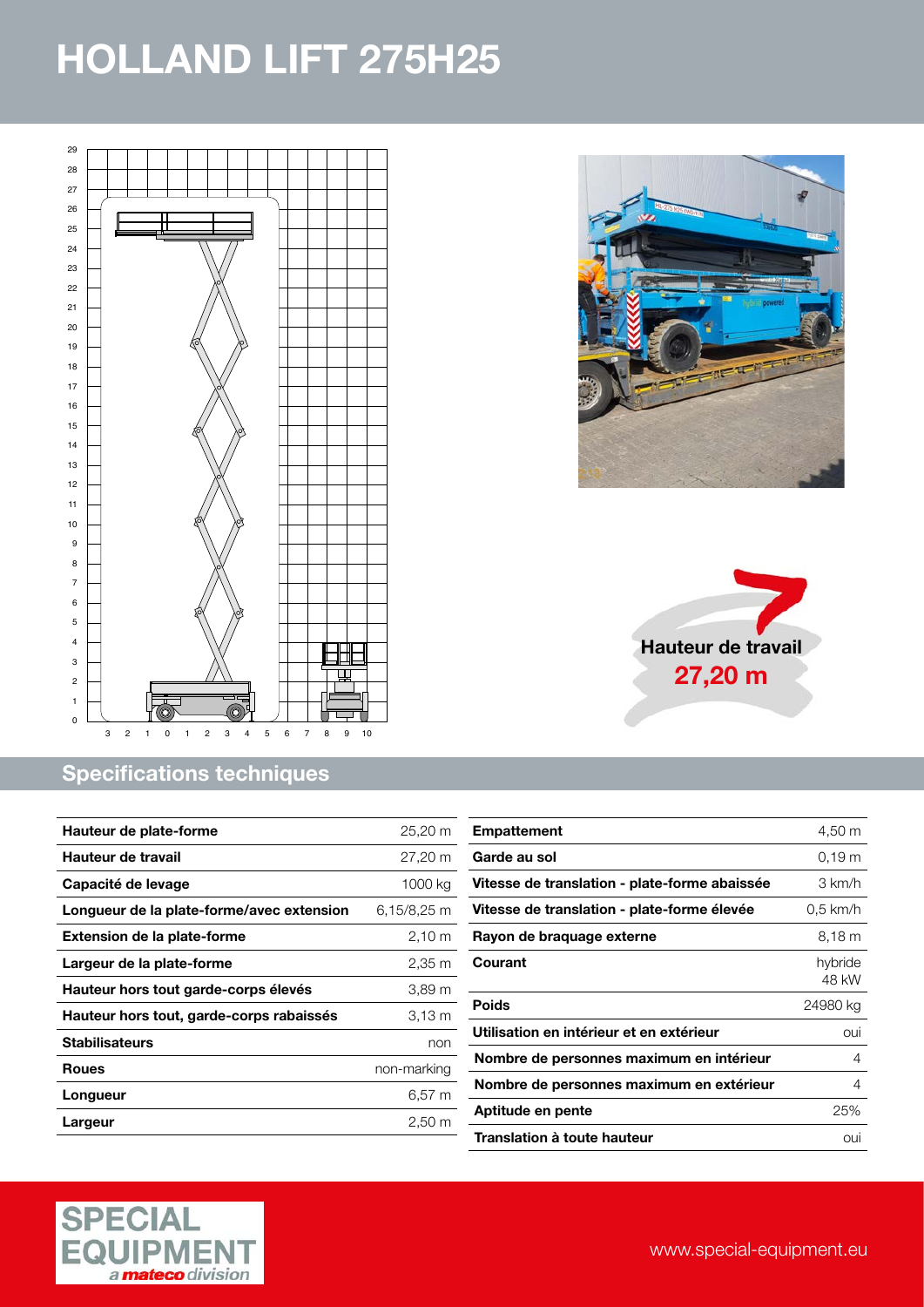<span id="page-4-0"></span>





#### **Datenblatt**

| $25,20 \text{ m}$  | <b>Radstand</b>                         | 4,50 m             |
|--------------------|-----------------------------------------|--------------------|
| 27.20 m            | <b>Bodenfreiheit</b>                    | $0,19 \, \text{m}$ |
| 1000 kg            | Fahrgeschwindigkeit eingefahren         | 3 km/h             |
| $6,15/8,25$ m      | Fahrgeschwindigkeit ausgefahren         | $0.5$ km/h         |
| 2,10 m             | Wenderadius aussen                      | $8,18 \; m$        |
| $2,35 \, \text{m}$ | Antriebsart                             | hybride 48 kW      |
| 3,89 <sub>m</sub>  | Gewicht                                 | 24980 kg           |
| $3,13 \, m$        | Verwendung (innen/aussen)               | ja                 |
| nein               | Max. Personen auf der Platform (innen)  | $\overline{4}$     |
| non-marking        | Max. Personen auf der Platform (aussen) | 4                  |
| 6,57 m             | Steigfaehigkeit eingefahren             | 25%                |
| $2,50 \; \text{m}$ | Verfahrbar bis max. Höhe                | ja                 |
|                    |                                         |                    |